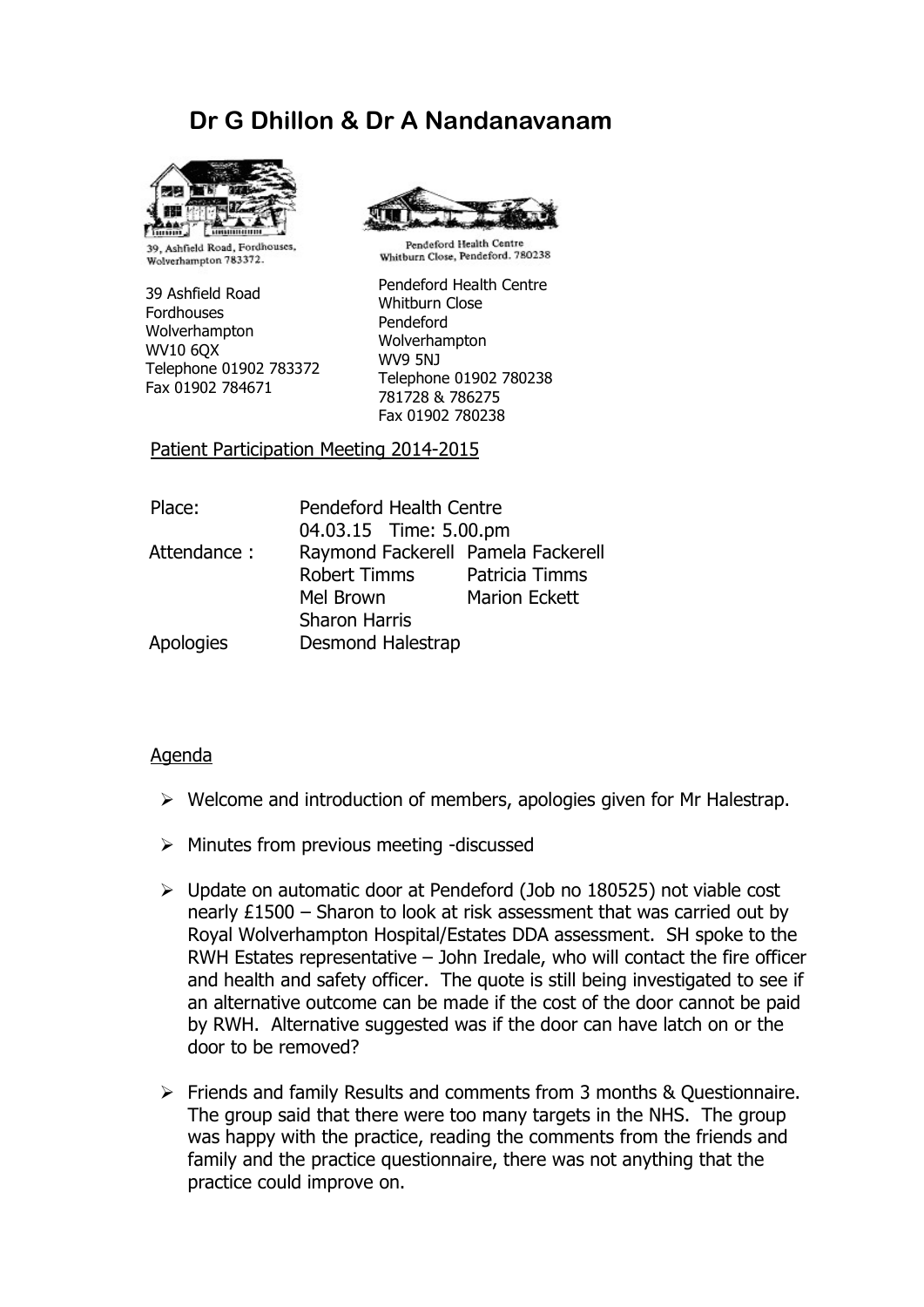Here is a the comments from the practice GPPAQ

### Practice Questionnaire 2014-2015

#### **Comments** Ashfield Road Surgery

- I don't have any comments I am pleased
- GP should be able to access hospital records bloods etc. this would reduce duplication of blood tests saving doctors, patients time and nhs money
- Very helpful always pragmatic excellent service from reception(Ashfield), no improvement – other practices should follow suit
- Everything excellent, reception staff and doctors lovely surgery
- Every aspect of my healthcare is first class, improvements no. I consider myself lucky to have such caring professionals at my practice.
- I moved to these doctors after I had felt that I wasn't being listened to by my old doctor. I am glad I did, they listened to me and have helped a lot, couldn't thank them enough
- The secretaries in both clinics Pendeford and Fordhouses are very helpful in organising my health needs and blood tests
- Always there to help in an emergency, able to get appointments easily

## Pendeford

- Dr Raza is polite, Dr Dhillon in not very understanding, Improvements? Getting an appointment when you actually need it, not always being asked what is the problem, polite telephone reception, not having to race/compete to get an appointment
- Great reception staff, helpful good facilities at the centre, glad to have a new female GP also. Improvements? The patient access system – have problems frequently connecting to your servers. Dislike the decision to take away the family planning services away from this centre, has reduced availability, this is a backward step!!
- The staff and doctors are all excellent… Exceptional service most of the time
- She was superb!
- All round treatment is very good
- I do not drink alcohol or smoke. Improvement weight loss. Happy to receive reminders for appointments on the phone
- I think my healthcare is excellent, improvements? Not in my opinion
- I like the fact that the receptionists try and help me every time I need to be seen, especially Sue. Improvement? I have to have a prescription every two months, due to the cost involved, I would prefer to have more of the tablets on one prescription.
- Yes good for the children. Improvements? Availability of appointments the above is the same everywhere